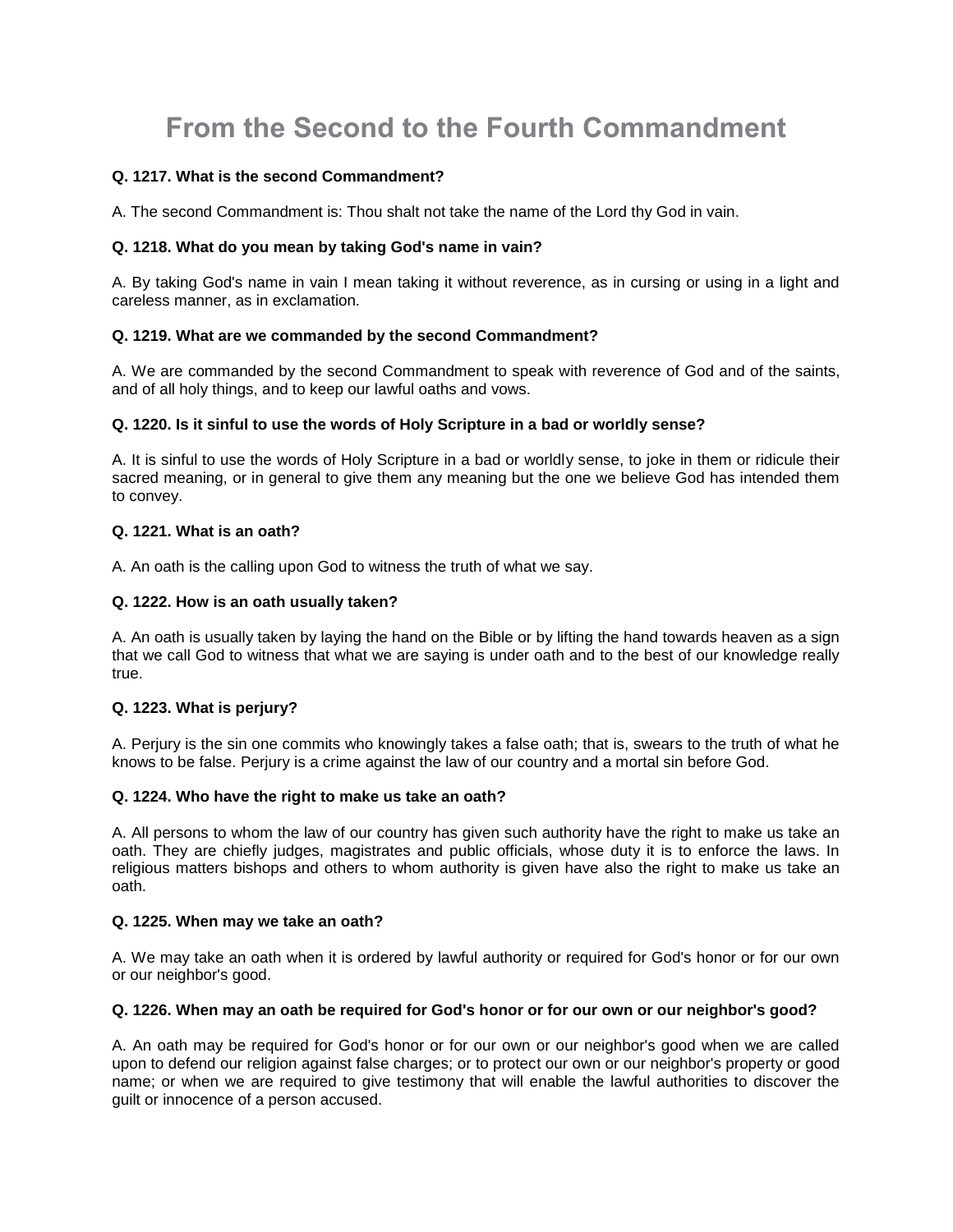## **Q. 1227. Is it ever allowed to promise under oath, in secret societies or elsewhere, to obey another in whatever good or evil he commands?**

A. It is never allowed to promise under oath, in secret societies or elsewhere, to obey another in whatever good or evil he commands, for by such an oath we would declare ourselves ready and willing to commit sin, if ordered to do so, while God commands us to avoid even the danger of sinning. Hence the Church forbids us to join any society in which such oaths are taken by its members.

## **Q. 1228. What societies in general are we forbidden to join?**

A. In general we are forbidden to join:

- 1.All societies condemned by the Church;
- 2.All societies of which the object is unlawful and the means used sinful;
- 3.Societies in which the rights and freedom of our conscience are violated by rash or dangerous oaths;
- 4.Societies in which any false religious ceremony or form of worship is used.

## **Q. 1229. Are trades unions and benefit societies forbidden?**

A. Trades unions and benefit societies are not in themselves forbidden because they have lawful ends, which they can secure by lawful means. The Church encourages every society that lawfully aids its members spiritually or temporally, and censures or disowns every society that uses sinful or unlawful means to secure even a good end; for the Church can never permit anyone to do evil that good may come of it.

## **Q. 1230. Is it lawful to vow or promise strict obedience to a religious superior?**

A. It is lawful to vow or promise strict obedience to a religious superior, because such superior can exact obedience only in things that have the sanction of God or of His Church.

## **Q. 1231. What is necessary to make an oath lawful?**

A. To make an oath lawful it is necessary that what we swear to be true, and that there be a sufficient cause for taking an oath.

## **Q. 1232. What is a vow?**

A. A vow is a deliberate promise made to God to do something that is pleasing to Him.

## **Q. 1233. Which are the vows most frequently made?**

A. The vows most frequently made are the three vows of poverty, chastity and obedience, taken by persons living in religious communities or consecrated to God. Persons living in the world are sometimes permitted to make such vows privately, but this should never be done without the advice and consent of their confessor.

## **Q. 1234. What do the vows of poverty, chastity and obedience require?**

A. The vows of poverty, chastity and obedience require that those who make them shall not possess or keep any property or goods for themselves alone; that they shall not marry or be guilty of any immodest acts, and that they shall strictly obey their lawful superiors.

## **Q. 1235. Has it always been a custom with pious Christians to make vows and promises to God?**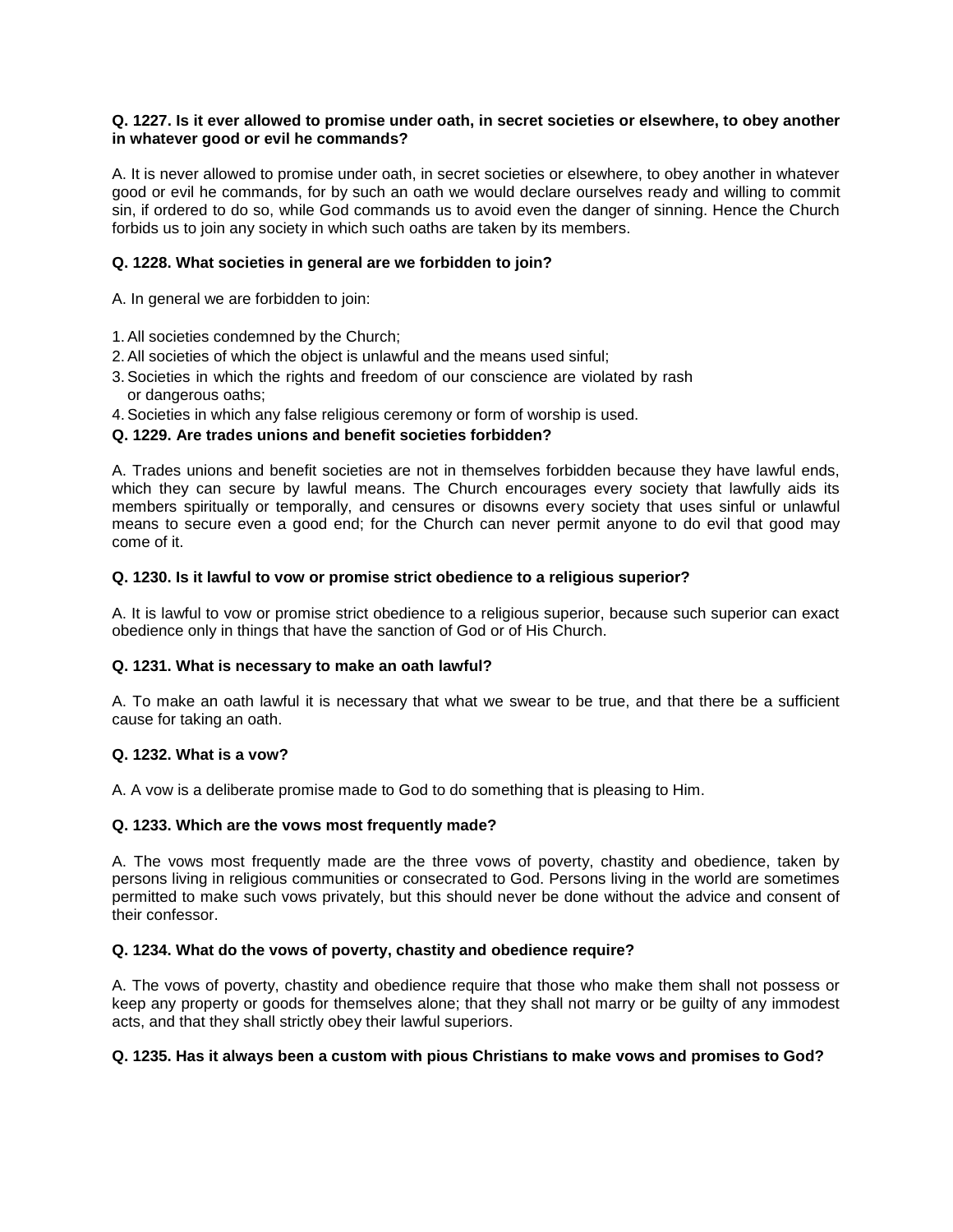A. It has always been a custom with pious Christians to make vows and promises to God; to beg His help for some special end, or to thank Him for some benefit received. They have promised pilgrimages, good works or alms and they have vowed to erect churches, convents, hospitals or schools.

## **Q. 1237. Is it a sin not to fulfill our vows?**

A. Not to fulfill our vows is a sin, mortal or venial, according to the nature of the vow and the intention we had in making it.

## **Q. 1238. Are we bound to keep an unlawful oath or vow?**

A. We are not bound, but, on the contrary, positively forbidden to keep an unlawful oath or vow. We are guilty of sin in taking such an oath or making such a vow, and we would be guilty of still greater sin by keeping them.

## **Q. 1239. What is forbidden by the second Commandment?**

A. The second Commandment forbids all false, rash, unjust, and unnecessary oaths, blasphemy, cursing, and profane words.

## **Q. 1240. When is an oath rash, unjust or unnecessary?**

A. An oath is rash when we are not sure of the truth of what we swear; it is unjust when it injures another unlawfully; and it is unnecessary when there is no good reason for taking it.

## **Q. 1241. What is blasphemy, and what are profane words?**

A. Blasphemy is any word or action intended as an insult to God. To say He is cruel or find fault with His works is blasphemy. It is a much greater sin than cursing or taking God's name in vain. Profane words mean here bad, irreverent or irreligious words.

## **Q. 1242. What is the third Commandment?**

A. The third Commandment is: Remember thou keep holy the Sabbath day.

## **Q. 1243. What are we commanded by the third Commandment?**

A. By the third Commandment we are commanded to keep holy the Lord's day and the holydays of obligation, on which we are to give our time to the service and worship of God.

## **Q. 1244. What are holydays of obligation?**

A. Holydays of obligation are special feasts of the Church on which we are bound, under pain of mortal sin, to hear Mass and to keep from servile or bodily labors when it can be done without great loss or inconvenience. Whoever, on account of their circumstances, cannot give up work on holydays of obligation should make every effort to hear Mass and should also explain in confession the necessity of working on holydays.

## **Q. 1245. How are we to worship God on Sundays and holydays of obligation?**

A. We are to worship God on Sundays and holydays of obligation by hearing Mass, by prayer, and by other good works.

## **Q. 1246. Name some of the good works recommended for Sunday.**